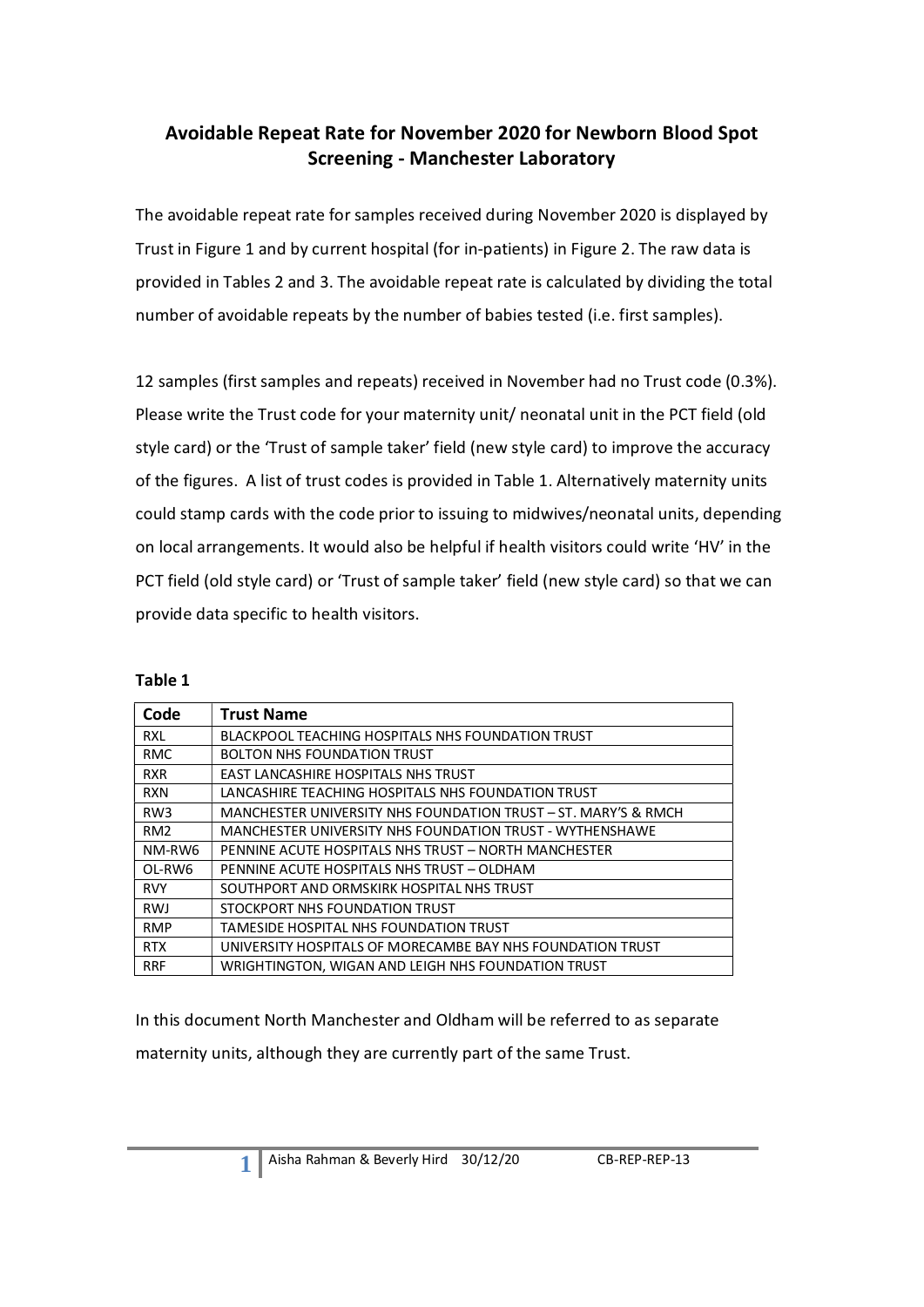#### **Figure 1 - Avoidable repeats by Trust**

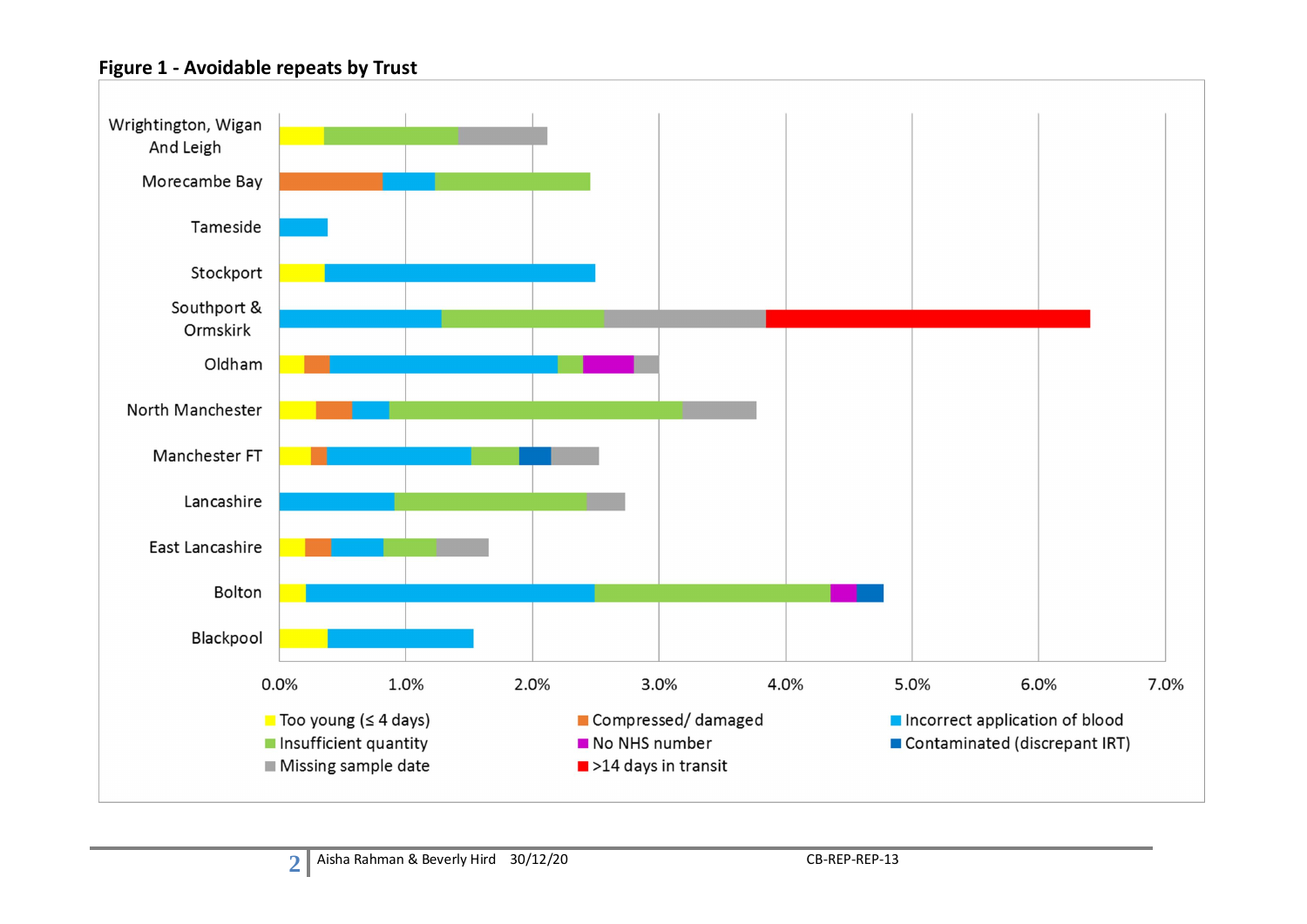

Figure 2 - Avoidable repeats by current hospital (in-patients)

There were no avoidable repeats for Blackpool, Ormskirk, Blackburn and Lancaster and RMCH.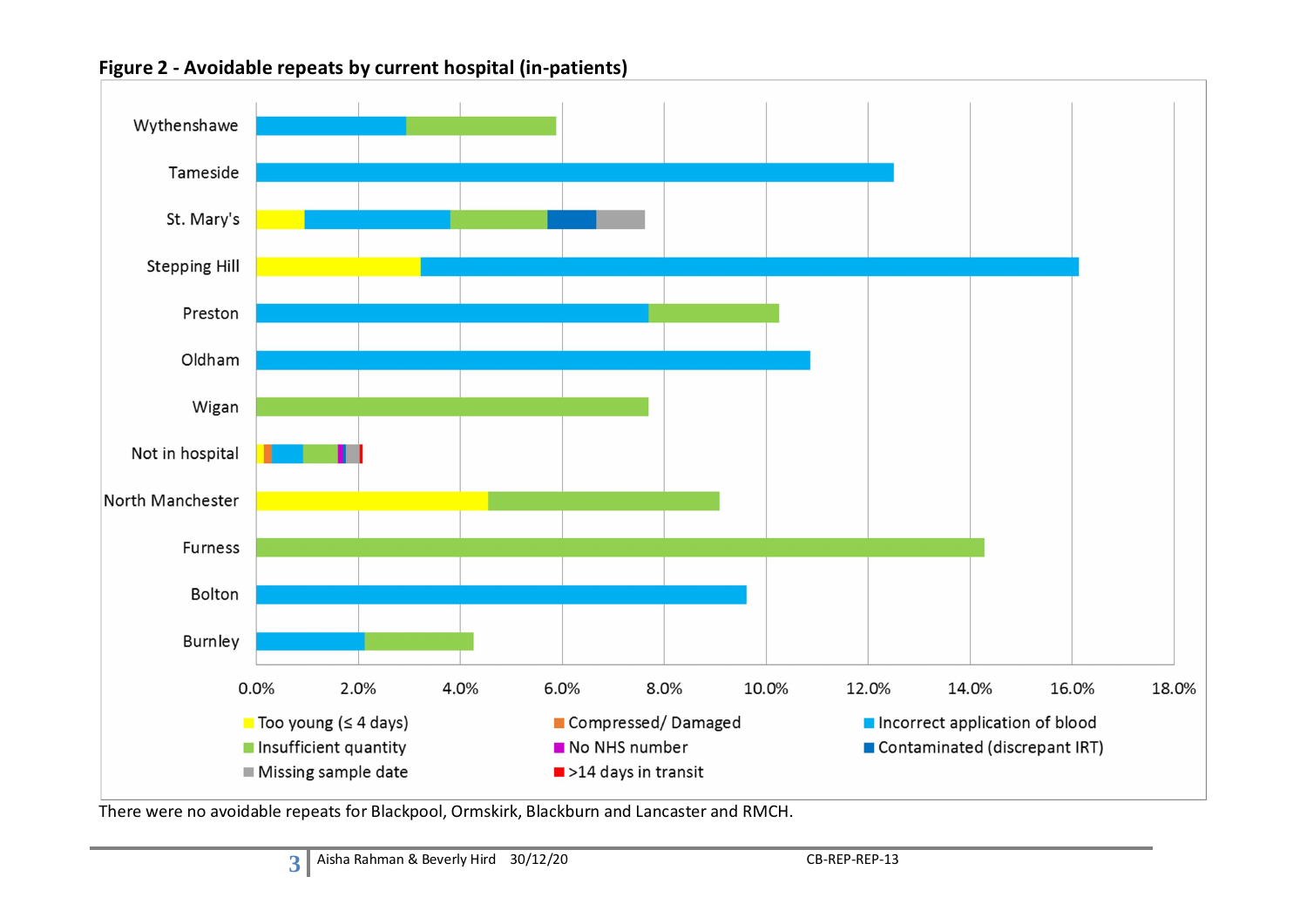# Table 2 – Avoidable repeats by Trust for November 2020

| <b>Row Labels</b>                                    | <b>Number of first</b><br>samples<br>received/<br>babies tested | Too soon after<br>transfusion<br>$(72 hours)*$ | Too young for<br>reliable<br>screening<br>(≤ 4 days) | Bloodspot<br>card damaged<br>in transit | Bloodspot<br>damaged | Expired<br>card | Incorrect<br>compressed/ bloodspot application of<br>blood on card | quantity                | Insufficient >14 days in<br>transit | <b>No NHS</b><br>number | Contaminated<br>(discrepant<br>IRT) | <b>Missing</b><br>sample<br>date | <b>DOB</b><br>missing | <b>Number of</b><br>Avoidable<br>Repeat<br><b>Requests</b> | Avoidable<br>Repeat<br>Requests<br>Rate |
|------------------------------------------------------|-----------------------------------------------------------------|------------------------------------------------|------------------------------------------------------|-----------------------------------------|----------------------|-----------------|--------------------------------------------------------------------|-------------------------|-------------------------------------|-------------------------|-------------------------------------|----------------------------------|-----------------------|------------------------------------------------------------|-----------------------------------------|
| <b>Blackpool Teaching Hospitals NHS FT</b>           | 261                                                             | $\Omega$                                       |                                                      |                                         |                      | $\Omega$        |                                                                    |                         |                                     |                         | $\Omega$                            | $\Omega$                         |                       |                                                            | 1.5%                                    |
| <b>Bolton NHS FT</b>                                 | 482                                                             |                                                |                                                      |                                         |                      | $\Omega$        | 11                                                                 |                         |                                     |                         |                                     |                                  |                       | 23                                                         | 4.8%                                    |
| East Lancashire Hospitals NHS Trust                  | 484                                                             |                                                |                                                      |                                         |                      | $\Omega$        |                                                                    |                         |                                     |                         |                                     |                                  |                       |                                                            | 1.7%                                    |
| Lancashire Teaching Hospitals NHS FT                 | 329                                                             | $\Omega$                                       | $\Omega$                                             |                                         |                      | $\Omega$        |                                                                    |                         |                                     |                         |                                     |                                  |                       |                                                            | 2.7%                                    |
| Manchester University NHS FT - SMH & RMCH            | 791                                                             |                                                |                                                      |                                         |                      | $\Omega$        | $\Omega$                                                           |                         |                                     |                         | n,                                  |                                  |                       | 20                                                         | 2.5%                                    |
| North Manchester (Pennine Acute Hospitals NHS Trust) | 345                                                             | $\Omega$                                       |                                                      | n                                       |                      | $\Omega$        |                                                                    | $\mathbf{R}$            |                                     |                         | $\Omega$                            |                                  |                       | 13                                                         | 3.8%                                    |
| <b>Not Stated</b>                                    | 12                                                              | $\Omega$                                       | $\Omega$                                             |                                         |                      | $\Omega$        | $\Omega$                                                           |                         |                                     |                         | $\Omega$                            |                                  |                       |                                                            | 0.0%                                    |
| <b>Health Visitor</b>                                | 38                                                              | $\Omega$                                       | $\Omega$                                             |                                         |                      | $\Omega$        | $\Omega$                                                           |                         |                                     |                         | $\Omega$                            |                                  |                       |                                                            | 2.6%                                    |
| Oldham (Pennine Acute Hospitals NHS Trust)           | 500                                                             | $\overline{2}$                                 |                                                      | $\Omega$                                |                      | $\Omega$        | ٩                                                                  |                         |                                     |                         | $\Omega$                            |                                  |                       | 15                                                         | 3.0%                                    |
| Southport & Ormskirk Hospital NHS Trust              | 78                                                              | $\Omega$                                       | $\Omega$                                             |                                         |                      | $\Omega$        |                                                                    |                         |                                     |                         | <sup>0</sup>                        |                                  |                       |                                                            | 6.4%                                    |
| <b>Stockport NHS FT</b>                              | 280                                                             | $\Omega$                                       |                                                      | O                                       |                      | $\Omega$        |                                                                    |                         | $\Omega$                            |                         | $\Omega$                            |                                  |                       |                                                            | 2.5%                                    |
| Tameside And Glossop Integrated Care NHS FT          | 261                                                             |                                                | $\Omega$                                             |                                         |                      | $\Omega$        |                                                                    |                         | $\Omega$                            |                         | $\Omega$                            |                                  |                       |                                                            | 0.4%                                    |
| University Hospitals of Morecambe Bay NHS FT         | 244                                                             | $\Omega$                                       | $\Omega$                                             |                                         |                      | $\Omega$        |                                                                    |                         | $\Omega$                            |                         | $\Omega$                            |                                  |                       |                                                            | 2.5%                                    |
| Wrightington, Wigan and Leigh NHS FT                 | 283                                                             | $\Omega$                                       |                                                      | $\Omega$                                |                      | $\Omega$        | $\Omega$                                                           | $\overline{\mathbf{z}}$ | $\Omega$                            |                         | $\Omega$                            |                                  |                       |                                                            | 2.1%                                    |
| <b>Grand Total</b>                                   | 4388                                                            |                                                |                                                      |                                         |                      |                 | 47                                                                 | 35                      |                                     |                         |                                     | 12                               |                       | 118                                                        | 2.7%                                    |

\*Not included in calculation of avoidable repeats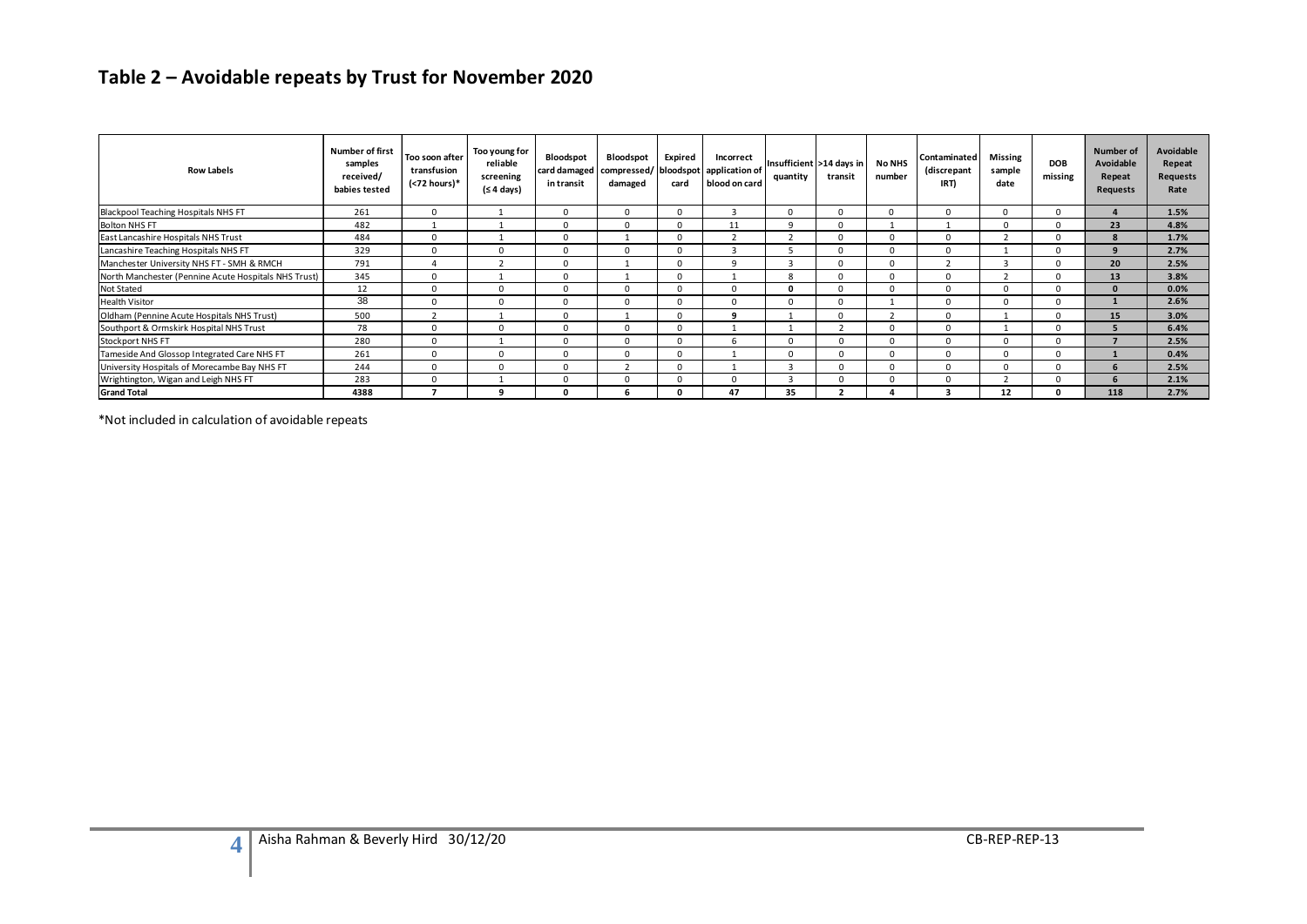# Table 3 – Avoidable repeats by current hospital (in-patients) for November 2020

| <b>Current Hospital</b>             | <b>Number of first</b><br>samples<br>received/<br>babies tested | Too soon after<br>transfusion (<72<br>hours)* | <sub>l</sub> Too young (≤ $\vert$ Damaged in $\vert$ Compressed/ $\vert_{\mathsf{Explicit}}$ card $\vert$ application of $\vert$<br>4 days) | transit      | Damaged     |          | blood        | quantity     | Insufficient >14 days in<br>transit | <b>No NHS</b><br>number | Contaminated<br>(discrepant IRT) sample date | <b>Missing</b> | <b>DOB</b><br><b>Missing</b> | Number of<br>Avoidable<br>Repeat<br><b>Requests</b> | Avoidable<br>Repeat<br><b>Requests</b><br>Rate |
|-------------------------------------|-----------------------------------------------------------------|-----------------------------------------------|---------------------------------------------------------------------------------------------------------------------------------------------|--------------|-------------|----------|--------------|--------------|-------------------------------------|-------------------------|----------------------------------------------|----------------|------------------------------|-----------------------------------------------------|------------------------------------------------|
| <b>Burnley General Hospital</b>     | 47                                                              | $\Omega$                                      | $\Omega$                                                                                                                                    | $\Omega$     | $\Omega$    | $\Omega$ |              |              | <sub>0</sub>                        | $\Omega$                | $\Omega$                                     | $\Omega$       | $\Omega$                     | $\overline{2}$                                      | 4.3%                                           |
| Royal Bolton Hospital               | 52                                                              |                                               | $\mathbf 0$                                                                                                                                 | $\Omega$     | $\Omega$    | $\Omega$ |              | $\Omega$     | <sup>0</sup>                        | $\Omega$                | $\Omega$                                     | $\Omega$       | $\Omega$                     |                                                     | 9.6%                                           |
| Blackpool Victoria Hospital         | 22                                                              | $\Omega$                                      | $\Omega$                                                                                                                                    | $\Omega$     | $\Omega$    | $\Omega$ | O.           | $\Omega$     | <sup>0</sup>                        | $\Omega$                | $\Omega$                                     | $\Omega$       | $\Omega$                     | $\Omega$                                            | 0.0%                                           |
| <b>Furness General Hospital</b>     | $\overline{ }$                                                  | $\Omega$                                      | $\mathbf{0}$                                                                                                                                | $\Omega$     | $\Omega$    | $\Omega$ | O.           |              | <sup>0</sup>                        | $\Omega$                | $\Omega$                                     | $\Omega$       | $\Omega$                     |                                                     | 14.3%                                          |
| North Manchester General Hospital   | 22                                                              | $\Omega$                                      |                                                                                                                                             | $\Omega$     | $\Omega$    | $\Omega$ | O.           |              | <sup>0</sup>                        | $\Omega$                | $\Omega$                                     | $\Omega$       | $\Omega$                     | $\overline{\phantom{a}}$                            | 9.1%                                           |
| Not in hospital                     | 3938                                                            | $\Omega$                                      | 6                                                                                                                                           | $\mathbf{0}$ | 6           | $\Omega$ | 24           | 27           | $\mathbf{r}$                        |                         | $\overline{2}$                               | 11             | $\Omega$                     | 82                                                  | 2.1%                                           |
| Ormskirk & District General         | 9                                                               | $\Omega$                                      | $\mathbf 0$                                                                                                                                 | $\Omega$     | $\Omega$    | $\Omega$ | <sup>0</sup> | $\Omega$     | O                                   | $\Omega$                | $\Omega$                                     | $\Omega$       | $\Omega$                     | $\Omega$                                            | 0.0%                                           |
| Royal Albert Edward Infirmary       | 13                                                              | $\Omega$                                      | $\mathbf{0}$                                                                                                                                | $\mathbf{0}$ | 0           | $\Omega$ | O.           |              | $\Omega$                            | $\mathbf{0}$            | $\Omega$                                     | $\Omega$       | 0                            |                                                     | 7.7%                                           |
| Royal Blackburn Hospital            | 1                                                               | $\Omega$                                      | $\mathbf 0$                                                                                                                                 | $\Omega$     | $\Omega$    | $\Omega$ | $\Omega$     | $\Omega$     |                                     | $\mathbf{0}$            | $\Omega$                                     | $\Omega$       | $\Omega$                     | $\Omega$                                            | 0.0%                                           |
| Royal Lancaster Infirmary           | 10                                                              | $\Omega$                                      | $\mathbf 0$                                                                                                                                 | $\mathbf 0$  | 0           | $\Omega$ | $\Omega$     | $\Omega$     | $\Omega$                            | $\mathbf 0$             | $\mathbf 0$                                  | $\Omega$       | $\Omega$                     | $\mathbf{0}$                                        | 0.0%                                           |
| Royal Manchester Childrens Hospital | 4                                                               | $\Omega$                                      | $\Omega$                                                                                                                                    | $\Omega$     | $\Omega$    | $\Omega$ | O            | $\Omega$     |                                     | $\Omega$                | $\Omega$                                     | $\Omega$       | 0                            | $\Omega$                                            | 0.0%                                           |
| Royal Oldham Hospital               | 46                                                              | $\mathbf{r}$                                  | $\mathbf 0$                                                                                                                                 | $\mathbf{0}$ | 0           | $\Omega$ | 5            | $\Omega$     | 0                                   | $\mathbf{0}$            | $\mathbf 0$                                  | $\mathbf 0$    | 0                            |                                                     | 10.9%                                          |
| Royal Preston Hospital              | 39                                                              | $\Omega$                                      | $\Omega$                                                                                                                                    | 0            | $\mathbf 0$ | $\Omega$ | 3            |              |                                     | $\Omega$                | $\Omega$                                     | $\Omega$       | $\Omega$                     |                                                     | 10.3%                                          |
| Stepping Hill Hospital              | 31                                                              | $\Omega$                                      |                                                                                                                                             | 0            | 0           | $\Omega$ |              | $\Omega$     | 0                                   | $\mathbf{0}$            | $\Omega$                                     | $\mathbf 0$    | $\Omega$                     |                                                     | 16.1%                                          |
| St Mary's Hospital, Manchester      | 105                                                             | $\overline{a}$                                |                                                                                                                                             | $\Omega$     | $\mathbf 0$ | $\Omega$ | 3            | $\mathbf{r}$ |                                     | $\mathbf 0$             |                                              |                | $\Omega$                     |                                                     | 7.6%                                           |
| Tameside General Hospital           | 8                                                               | $\Omega$                                      | $\mathbf 0$                                                                                                                                 | 0            | 0           | $\Omega$ |              | $\Omega$     | 0                                   | $\mathbf{0}$            | $\Omega$                                     | $\mathbf 0$    | $\Omega$                     |                                                     | 12.5%                                          |
| <b>Wythenshawe Hospital</b>         | 34                                                              | $\Omega$                                      | $\mathbf 0$                                                                                                                                 | 0            | $\mathbf 0$ | $\Omega$ |              |              | 0                                   | $\Omega$                | $\Omega$                                     | $\Omega$       | 0                            |                                                     | 5.9%                                           |
| <b>Grand Total</b>                  | 4388                                                            | 7                                             | 9                                                                                                                                           | 0            | 6           | $\Omega$ | 47           | 35           | ຳ                                   |                         | 3                                            | 12             | 0                            | 118                                                 | 2.7%                                           |

\*Not included in calculation of avoidable repeats